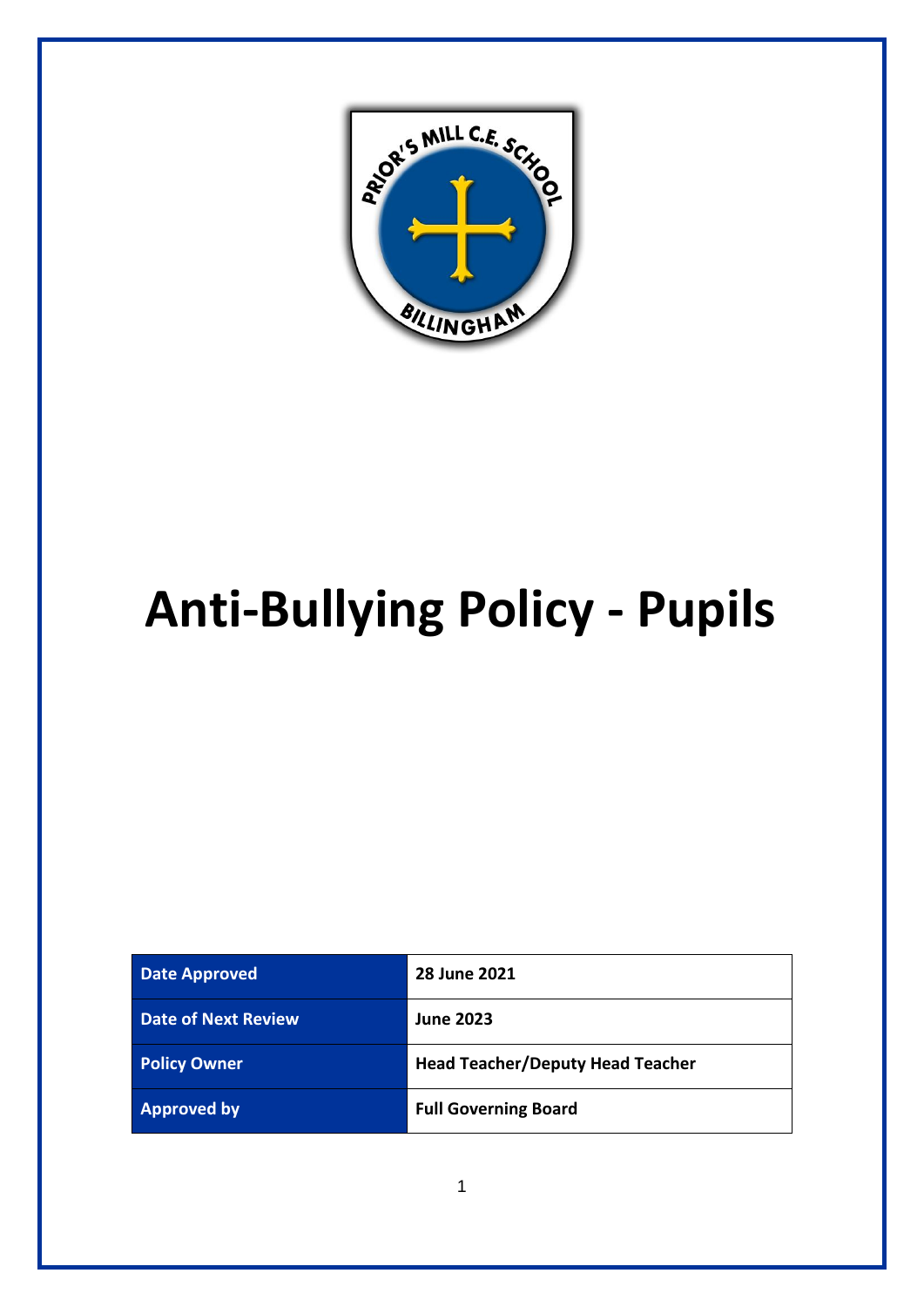# **Contents**

## **[Statement of Intent](#page-2-0)**

- 1. Legal Framework
- 2. Definitions
- 3. Types of Bullying
- 4. Roles and Responsibilities
- 5. Statutory Implications
- 6. Prevention
- 7. Signs of Bullying
- 8. Staff Principles
- 9. Cyberbullying
- 10. Procedures
- 11. Sanctions
- 12. Support
- 13. Bullying Outside of School
- 14. Monitoring and Review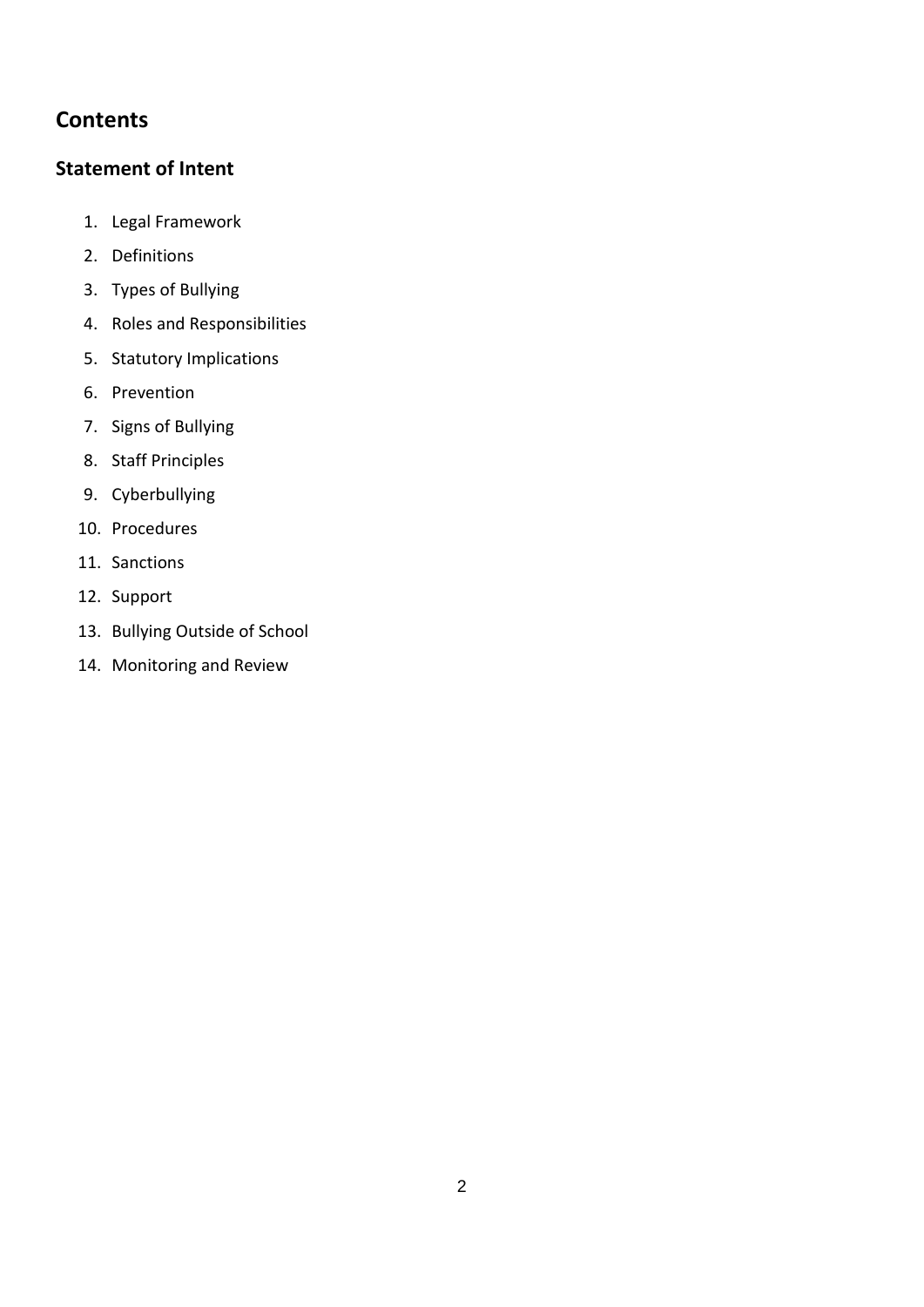# <span id="page-2-0"></span>**Statement of Intent**

Prior's Mill CE Primary School believes that all pupils are entitled to learn in a safe and supportive environment; this means being free from all forms of bullying behaviour. This policy outlines how instances of bullying are dealt with, including the procedures to prevent occurrences of bullying.

These strategies, such as learning about tolerance and difference as part of the school's curriculum, aim to promote an inclusive, tolerant and supportive ethos at the school.

The Education and Inspections Act 2006 outlines several legal obligations regarding the school's response to bullying. Under section 89, schools must have measures in place to encourage good behaviour and prevent all forms of bullying amongst pupils. These measures are part of the school's Behavioural Policy, which is communicated to all pupils, school staff and parents.

All staff, parents and pupils work together to prevent and reduce any instances of bullying at the school. There is a zero-tolerance policy for bullying at the school.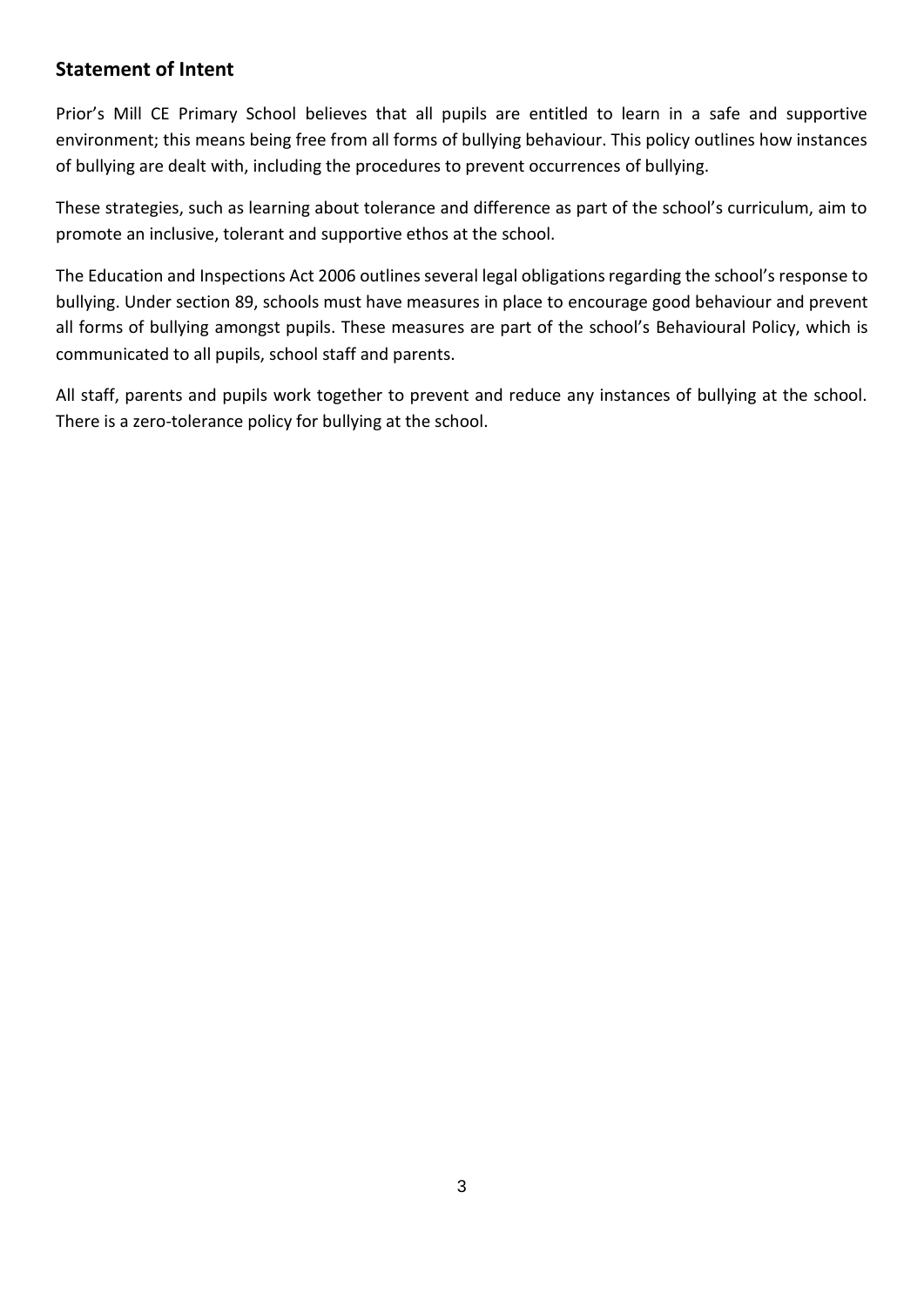#### **1. Legal Framework**

This policy has due regard to all relevant legislation and statutory guidance including, but not limited to, the following:

- Education and Inspections Act 2006
- Equality Act 2010
- Protection from Harassment Act 1997
- Malicious Communications Act 1988
- Public Order Act 1986
- Communications Act 2003
- Human Rights Act 1998
- Crime and Disorder Act 1998
- Education Act 2011
- DfE (2017) 'Preventing and Tackling Bullying'
- DfE (2018) 'Sexual Violence and Sexual Harassment Between Children in Schools and Colleges'
- DfE (2018) 'Mental Health and Wellbeing Provision in Schools'
- DfE (2021) 'Keeping Children Safe in Education (2020)'
- DfE (2020) 'Sharing Nudes and Semi-nudes: Advice for Education Settings Working with Children and Young People'

This policy operates in conjunction with the following school policies:

- Behaviour Policy
- Online Safety Policy
- Child Protection and Safeguarding Policy
- Relationships and Sex Education Policy
- Exclusion Policy

### **2. Definitions**

For the purpose of this policy, "bullying" is defined as persistent behaviour by an individual or group with the intention of verbally, physically, or emotionally harming another person or group. Bullying is generally characterised by:

- **Repetition:** Incidents are not one-offs; they are frequent and happen over a period of time.
- **Intent:** The perpetrator(s) means to cause verbal, physical or emotional harm; it is not accidental.
- **Targeting:** Bullying is generally targeted at a specific individual or group.
- **Power imbalance:** Whether real or perceived, bullying is generally based on unequal power relations.

Vulnerable pupils are more likely to be the targets of bullying due to the attitudes and behaviours some young people have towards those who are different from themselves. Vulnerable pupils may include, but are not limited to:

- Pupils with SEND.
- Pupils supported by Children's Social Care
- Pupils suffering from a health problem.

Pupils with certain characteristics are also more likely to be targets of bullying, including, but not limited to:

• Pupils who are LGBTQ+, or perceived to be LGBTQ+.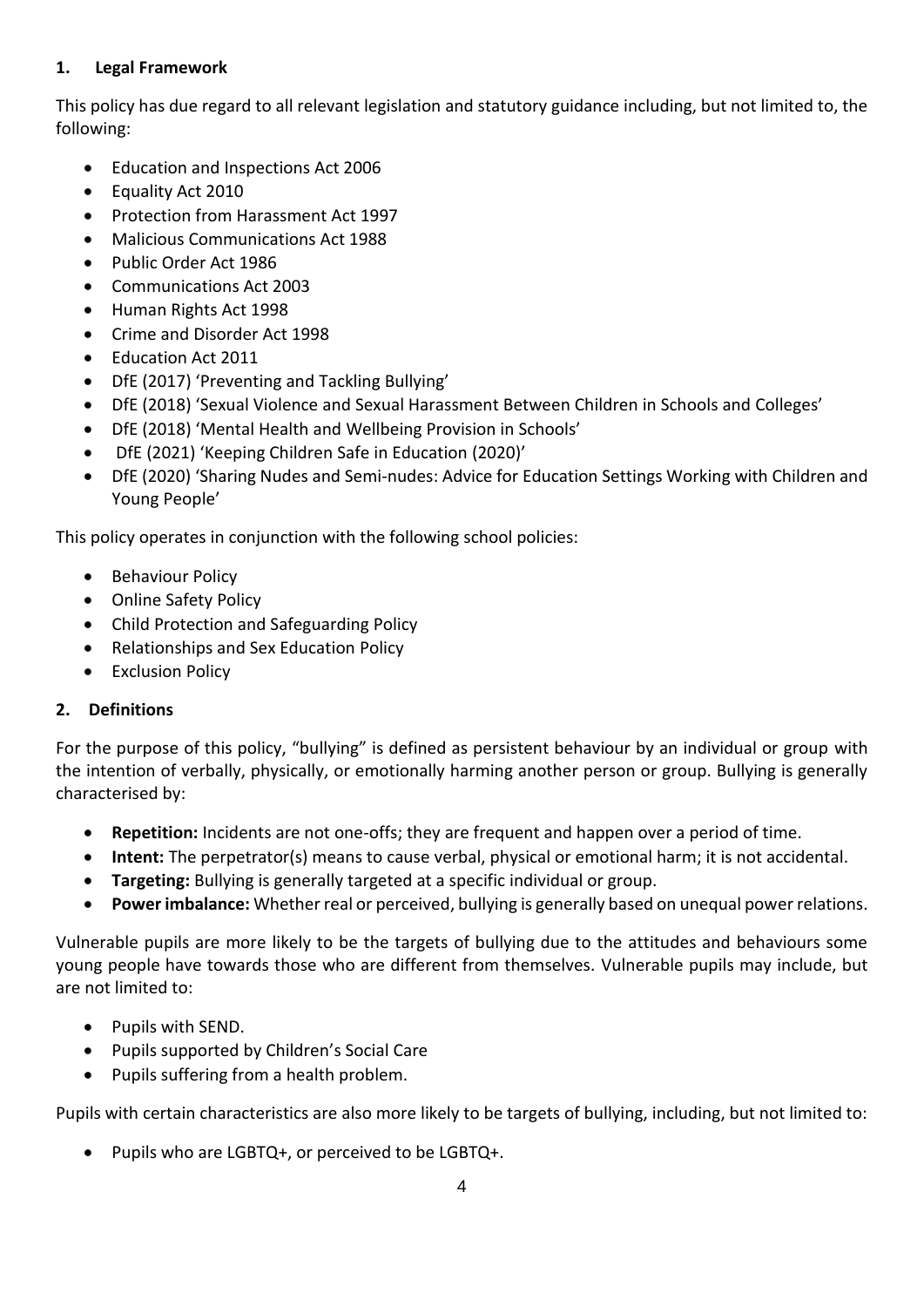- Pupils from BAME backgrounds.
- Pupils from socioeconomically disadvantaged backgrounds.

#### **3. Types of Bullying**

Many kinds of behaviour can be considered bullying, and bullying can be related to almost anything.

Teasing another pupil because of their appearance, religion, ethnicity, gender, sexual orientation, home life, culture, disability, or SEND are some of the types of bullying that can occur.

Bullying is acted out through the following mediums:

- Verbally
- Physically
- Emotionally
- Online (cyberbullying)

**Racist bullying:** Bullying another person based on their ethnic background, religion or skin colour. Racist bullying is a criminal offence under the Crime and Disorder Act 1998 and Public Order Act 1986.

**Homophobic/bi-phobic bullying:** Bullying another person because of their actual or perceived sexual orientation.

**Transphobic bullying:** Bullying based on another person's gender identity or gender presentation, or for not conforming to dominant gender roles.

**Sexist bullying:** Bullying based on sexist attitudes expressed in a way to demean, intimidate or harm another person because of their sex or gender. Sexist bullying may sometimes be characterised by inappropriate sexual behaviours.

**Sexual bullying:** Bullying behaviour that has a physical, psychological, verbal or non-verbal sexual dimension or dynamic that subordinates, humiliates or intimidates another person. This is commonly underpinned by sexist attitudes or gender stereotypes.

**Prejudicial bullying:** Bullying based on prejudices directed towards specific characteristics, e.g. SEND or mental health issues.

**Relational bullying:** Bullying that primarily constitutes of excluding, isolating and ostracising someone – usually through verbal and emotional bullying.

**Socioeconomic bullying:** Bullying based on prejudices against the perceived social status of the victim, including, but not limited to, their economic status, their parents' occupations, their health or nutrition level, or the perceived "quality" of their clothing or belongings.

#### **4. Roles and Responsibilities**

The Governing Body is responsible for:

- Evaluating and reviewing this policy to ensure that it is not discriminatory.
- The overall implementation of this policy.
- Ensuring that the school adopts a tolerant and open-minded policy towards difference.
- Ensuring the school is inclusive.
- Analysing any bullying data to establish patterns and reviewing this policy in light of these.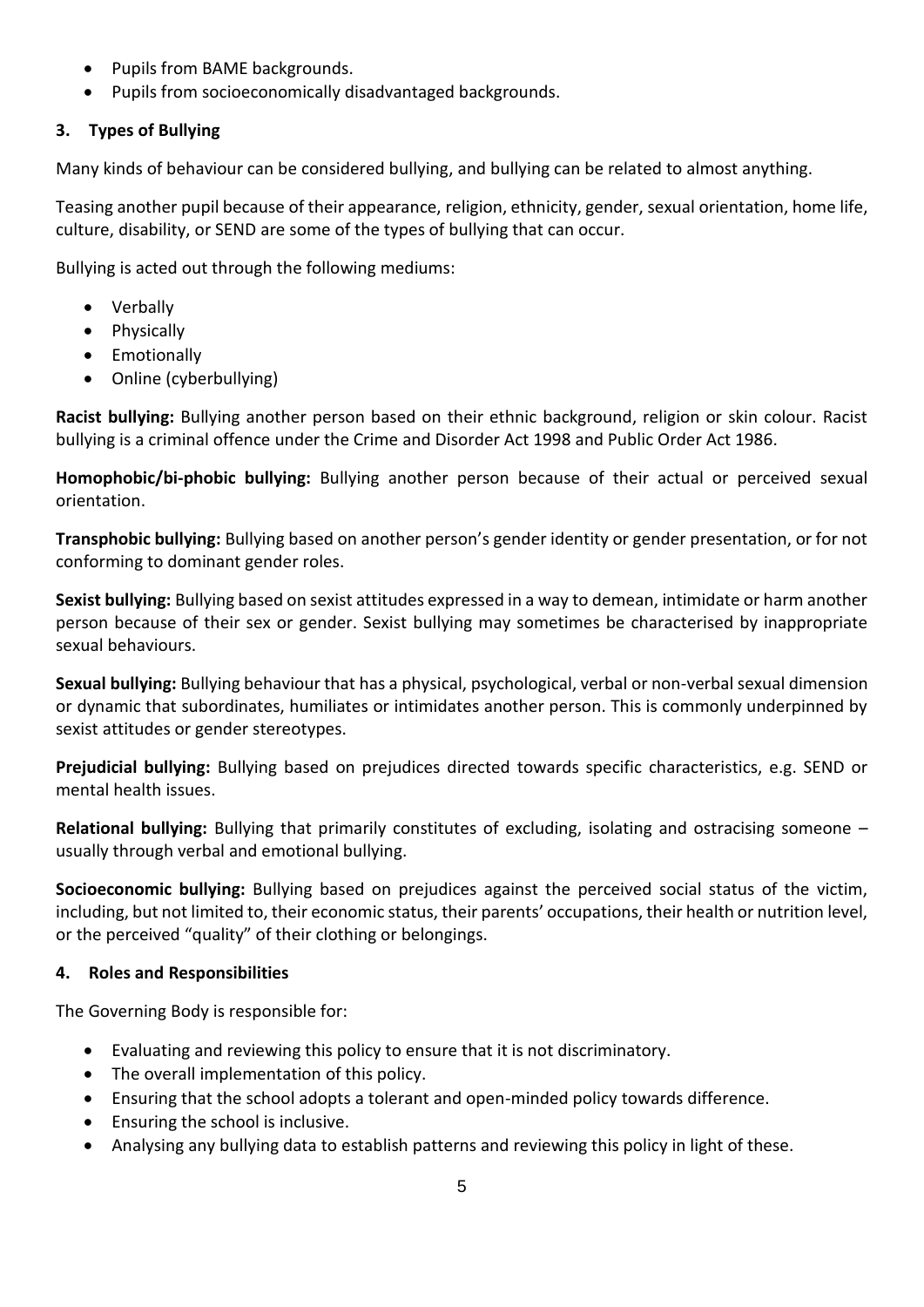The Headteacher is responsible for:

- Ensuring the policy is reviewed and amended, accounting for new legislation and government guidance, and using staff experience of dealing with bullying incidents in previous years to improve procedures.
- Analysing the data in the bullying record at termly intervals to identify trends, so that appropriate measures to tackle them can be implemented.
- Arranging appropriate training for staff members.

Key Stage Leaders are responsible for:

- Corresponding and meeting with parents where necessary.
- Providing a point of contact for pupils and parents when more serious bullying incidents occur.

Teachers are responsible for:

- Being alert to social dynamics in their class.
- Being available for pupils who wish to report bullying.
- Providing follow-up support after bullying incidents.
- Being alert to possible bullying situations, particularly exclusion from friendship groups, and informing the pupil's Key Stage Leader of such observations.
- Refraining from stereotyping when dealing with bullying.
- Understanding the composition of pupil groups, showing sensitivity to those who have been the victims of bullying.
- Reporting any instances of bullying to the Key Stage Leader once they have been approached by a pupil for support.

Parents are responsible for:

- Informing their child's class teacher or Key Stage Leader Key Stage Leader if they have any concerns that their child is the victim of bullying or involving in bullying in anyway.
- Being watchful of their child's behaviour, attitude and characteristics and informing the relevant staff members of any changes.

Pupils are responsible for:

- Informing a member of staff if they witness bullying or are a victim of bullying.
- Not making counter-threats if they are victims of bullying.
- Walking away from dangerous situations and avoiding involving other pupils in incidents.
- Keeping evidence of cyberbullying and informing a member of staff should they fall victim to cyberbullying.

#### **5. Statutory Implications**

The school understands that, under the Equality Act 2010, it has a responsibility to:

- Eliminate unlawful discrimination, harassment, victimisation and any other conduct prohibited by the act.
- Advance equality of opportunity between people who share a protected characteristic and people who do not share it.
- Foster good relations between people who share a protected characteristic and people who do not share it.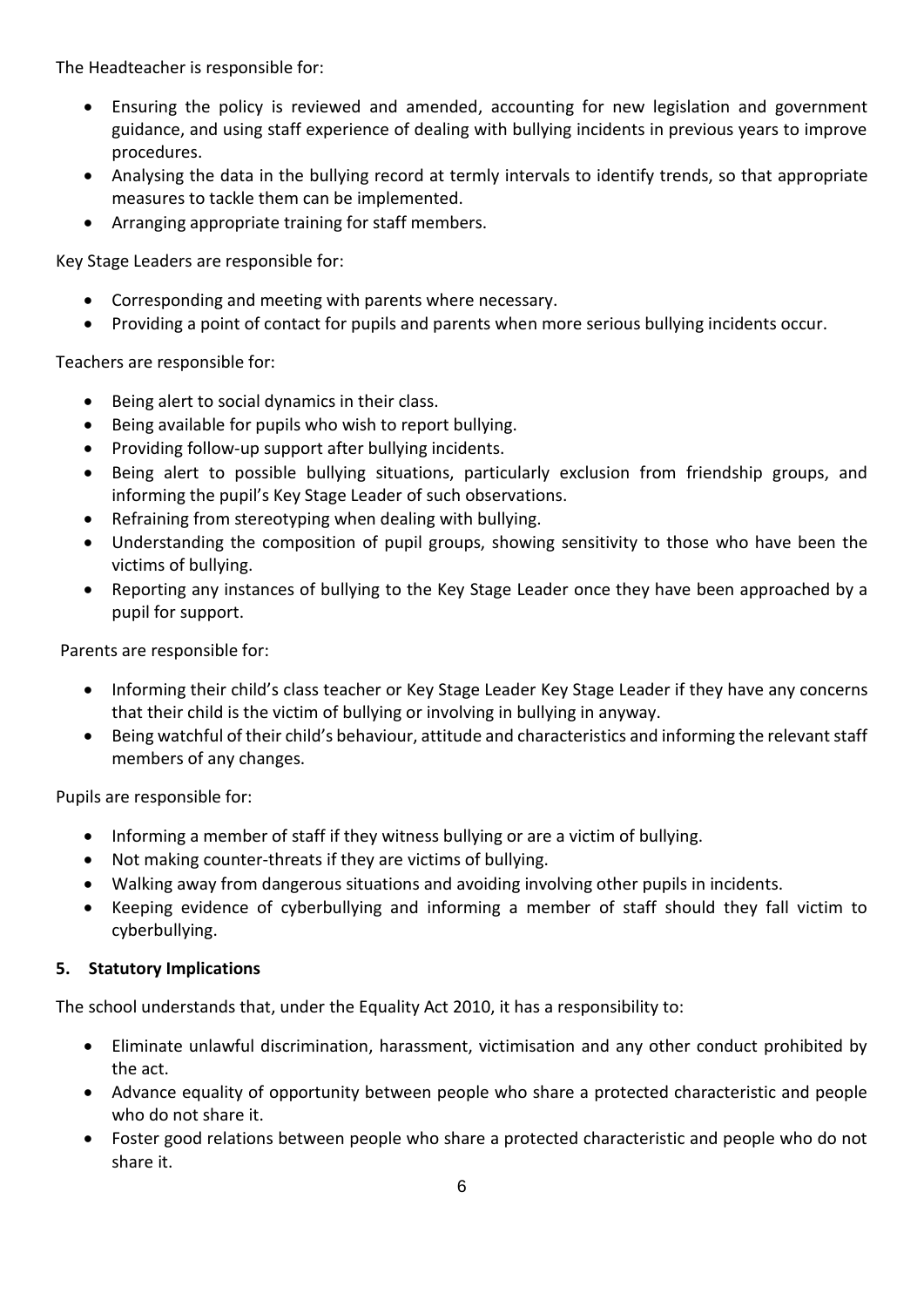The school understands that, under the Human Rights Act (HRA) 1998, it could have charges brought against it if it allows the rights of pupils to be breached by failing to take bullying seriously. The Headteacher will ensure that this policy complies with the HRA; the Headteacher understands that they cannot do this without fully involving their teaching staff.

Although bullying itself is not a criminal offence, some types of harassment, threatening behaviour and/or communications may be considered criminal offences:

- Under the Malicious Communications Act 1988, it is an offence for a person to electronically communicate with another person with the intent to cause distress or anxiety, or in a way which conveys a message which is indecent or grossly offensive, a threat, or contains information which is false and known or believed to be false by the sender.
- The Protection from Harassment Act 1997 makes it an offence to knowingly pursue any course of conduct amounting to harassment.
- Section 127 of the Communications Act 2003 makes it an offence to send, by means of a public electronic communications network, a message, or other matter, that is grossly offensive or of an indecent, obscene or menacing character. It is unlawful to disseminate defamatory information through any media, including internet sites.
- Other forms of bullying which are illegal and should be reported to the police include violence or assault, theft, repeated harassment or intimidation, and hate crimes.

#### **6. Prevention**

In line with the school's Christian vision, values and ethos, positive relationships, respect for one another and treating each other with kindness are routinely promoted through Worship, PSHE and the wider curriculum.

All types of bullying will be discussed as part of the relationships and health education curriculum, in line with the Relationships and Sex Education Policy.

Staff will encourage pupil cooperation and the development of interpersonal skills using group and pair work. Diversity, difference and respect for others will be promoted and celebrated through various lessons.

Seating plans will be organised and altered in a way that prevents instances of bullying. Potential victims of bullying will be placed in working groups with other pupils who do not abuse or take advantage of others.

Opportunities to extend friendship groups and interactive skills will be provided through participation in special events, e.g. drama productions, sporting activities and educational visits.

All members of the school will be made aware of this policy and their responsibilities in relation to it. All staff members will receive training on identifying and dealing with the different types of bullying.

All staff offer an 'open door' policy allowing pupils to discuss any bullying, whether they are victims or have witnessed an incident.

Before a vulnerable pupil joins the school, the pupil's Key Stage Leader and the DSL will develop a strategy to prevent bullying from happening – this may include giving the pupil a buddy to help integrate them into the school.

The school will be alert to, and address, any mental health and wellbeing issues amongst pupils, as these can be a cause of bullying behaviour.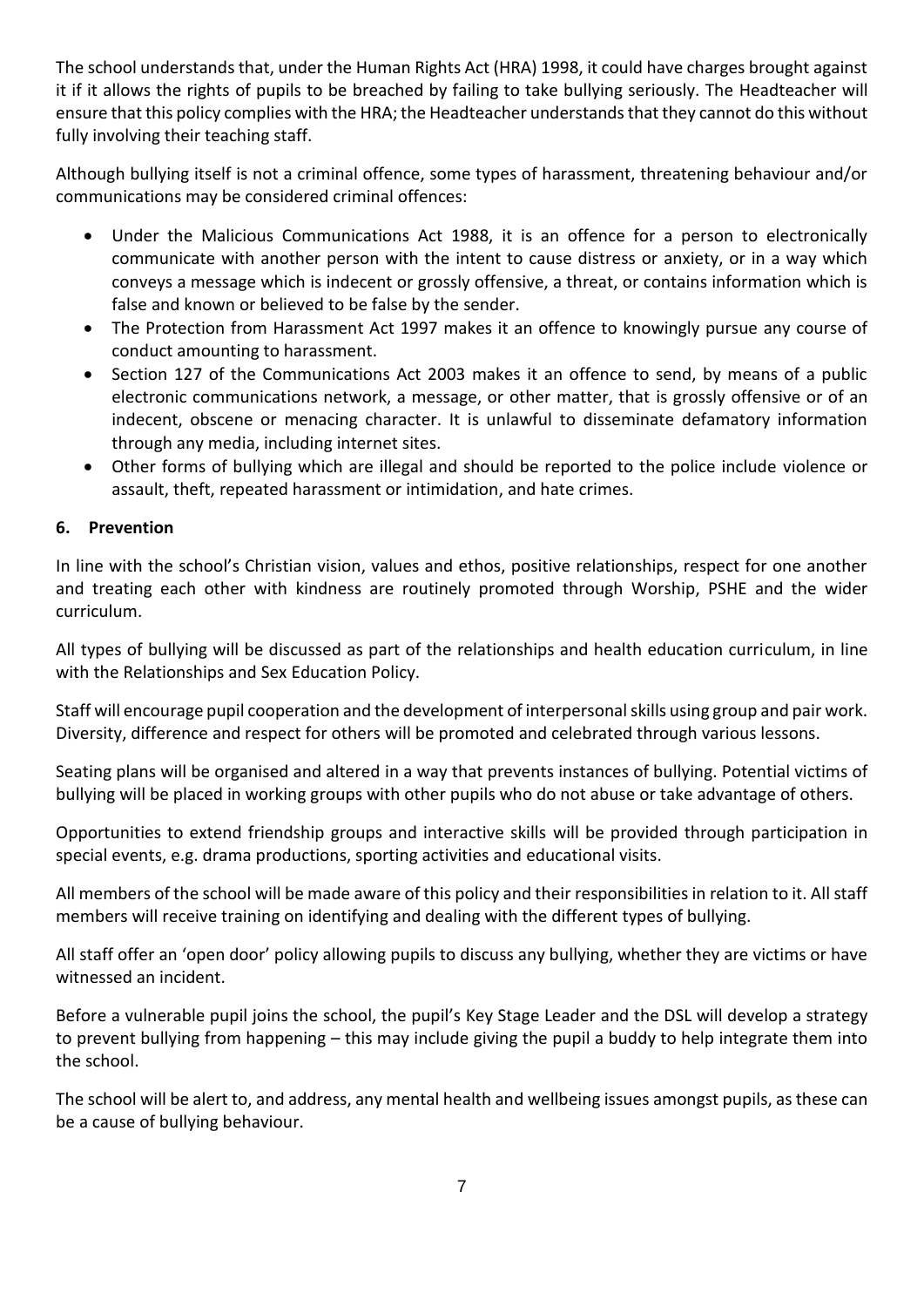The school will be alert to instances of the sharing of indecent imagery of pupils amongst the school cohort, and will evaluate whether it presents a safeguarding concern; the latter instances will be managed in line with the Child Protection and Safeguarding Policy.

The school will ensure potential perpetrators are given support as required, so their educational, emotional and social development isn't negatively influenced by outside factors, e.g. mental health issues.

#### **7. Signs of Bullying**

Staff will be alert to the following signs that may indicate a pupil is a victim of bullying:

- Being frightened to travel to or from school
- Unwillingness to attend school
- Repeated or persistent absence from school
- Becoming anxious or lacking confidence
- Saying that they feel ill repeatedly
- Decreased involvement in school work
- Leaving school with torn clothes or damaged possessions
- Missing possessions
- Asking for extra money or stealing
- Cuts or bruises
- Lack of appetite
- Unwillingness to use the internet or mobile devices
- Becoming short tempered
- Change in behaviour and attitude at home

Although the signs outlined above may not be due to bullying, they may be due to deeper social, emotional or mental health issues, so are still worth investigating. Pupils who display a significant number of these signs will be approached by a member of staff to determine the underlying issues causing this behaviour.

Staff will be aware of the potential factors that may indicate a pupil is likely to exhibit bullying behaviours, including, but not limited to, the following:

- They have experienced mental health problems, which have led to them becoming more easily aggravated
- They have been the victim of abuse
- Their academic performance has started to fall and they are showing signs of stress

If staff become aware of any factors that could lead to bullying behaviours, they will notify the pupil's Key Stage Leader, who will investigate the matter and monitor the situation.

#### **8. Staff Principles**

The school will ensure that prevention is a prominent aspect of its anti-bullying vision.

Staff will treat reports of bullying seriously and they will not ignore signs of suspected bullying. Staff will act immediately when they become aware of a bullying incident. As part of our positive approach to behaviour, unpleasantness from one pupil towards another will always be challenged and will never be ignored.

Staff will always respect pupils' privacy, and information about specific instances of bullying are not discussed with others, unless the pupil has given consent, or there is a safeguarding concern. If a member of staff believes a pupil is in danger, e.g. of being hurt, they will inform the DSL immediately.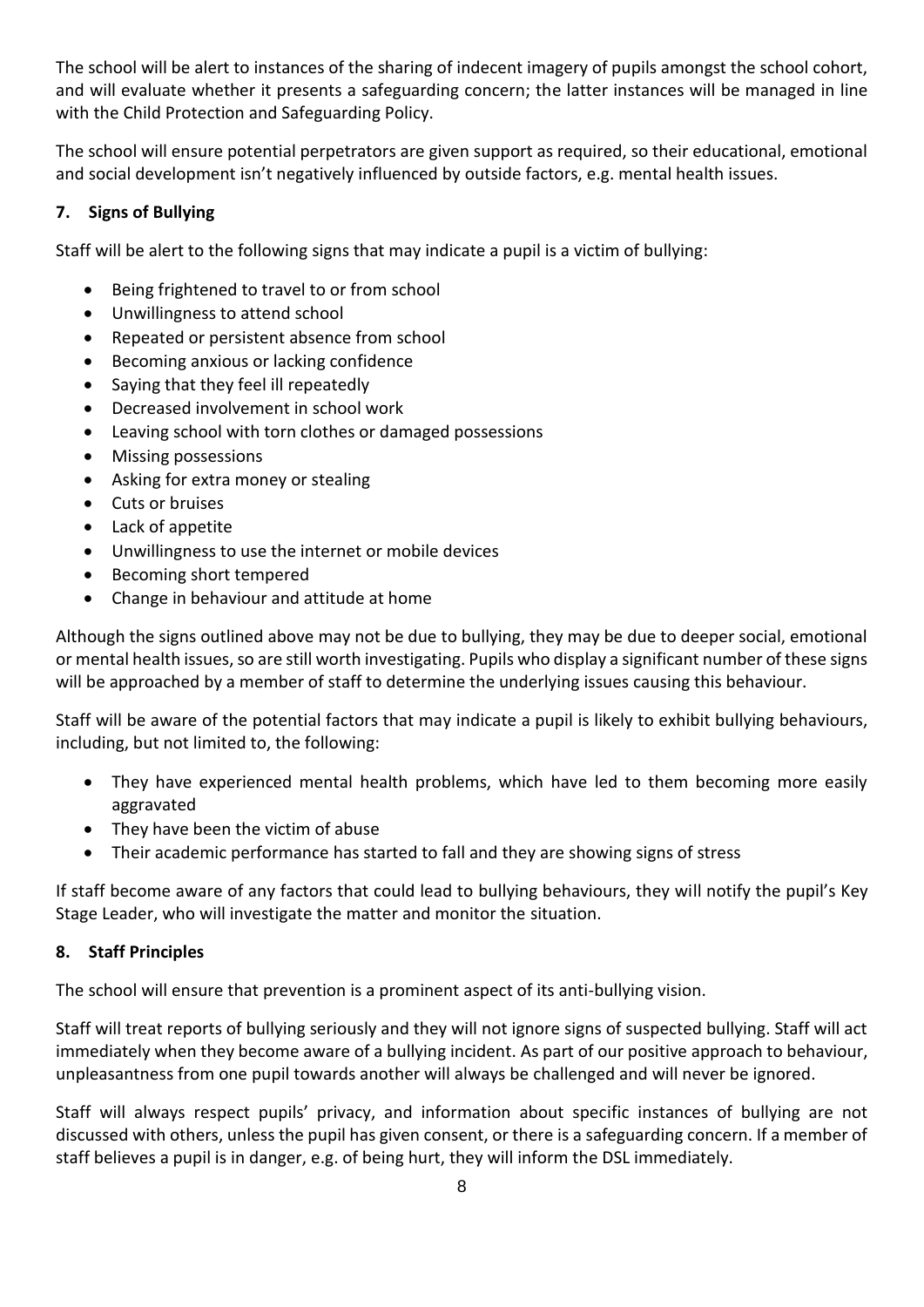Follow-up support will be given to both the victim and perpetrator in the months following an incident to ensure all bullying has stopped.

#### **9. Cyberbullying**

The school has an Online Safety Policy in place, which outlines the school's zero-tolerance approach to cyberbullying. The school views cyberbullying with the same severity as any other form of bullying and will follow the sanctions set out in section 11 of this policy if they become aware of any incidents.

The school will support pupils who have been victims of cyberbullying by holding formal and informal discussions with the pupil about their feelings and whether the bullying has stopped.

In accordance with the Education Act 2011, the school has the right to examine and delete files from pupils' personal devices, e.g. mobiles phones, where there is good reason to do so. This power applies to all schools and there is no need to have parental consent to search through a young person's mobile phone.

#### **10. Procedures**

Minor incidents will be reported to the victim's class teacher, who will investigate the incident, set appropriate sanctions for the perpetrator and inform the Key Stage Leader of the incident and outcome. All incidents will be recorded on CPOMS.

When investigating a bullying incident, the following procedures will be adopted:

- The victim, alleged perpetrator and witnesses are all interviewed separately
- Members of staff will minimise the possibility of contact between the pupils being interviewed
- If a pupil is injured, members of staff take the pupil immediately for a medical opinion on the extent of their injuries
- A room is used that allows for privacy during interviews
- A witness is used for serious incidents
- If appropriate, the alleged perpetrator, the victim and witnesses are asked to write down details of the incident; this may need prompting with questions from the member of staff to obtain the full picture
- Premature assumptions are not made, as it is important not to be judgemental at this stage
- Members of staff listen carefully to all accounts, being non-confrontational and not assigning blame until the investigation is complete
- All concerned pupils are informed that they must not discuss the interview with other pupils

Due to the potential for some specific forms of bullying to be characterised by inappropriate sexual behaviour, staff members involved in dealing with the incident are required to consider whether there is a need for safeguarding processes to be implemented.

#### **11. Sanctions**

If the Headteacher is satisfied that bullying did take place, the pupil will be helped to understand the consequences of their actions and warned that there must be no further incidents. The Headteacher will inform the pupil of the type of sanction to be used in this instance. This will be in line with the school's Behaviour Policy.

Parents are informed of bullying incidents and what action is being taken.

The Key Stage Leader informally monitors the pupils involved over the next half-term.